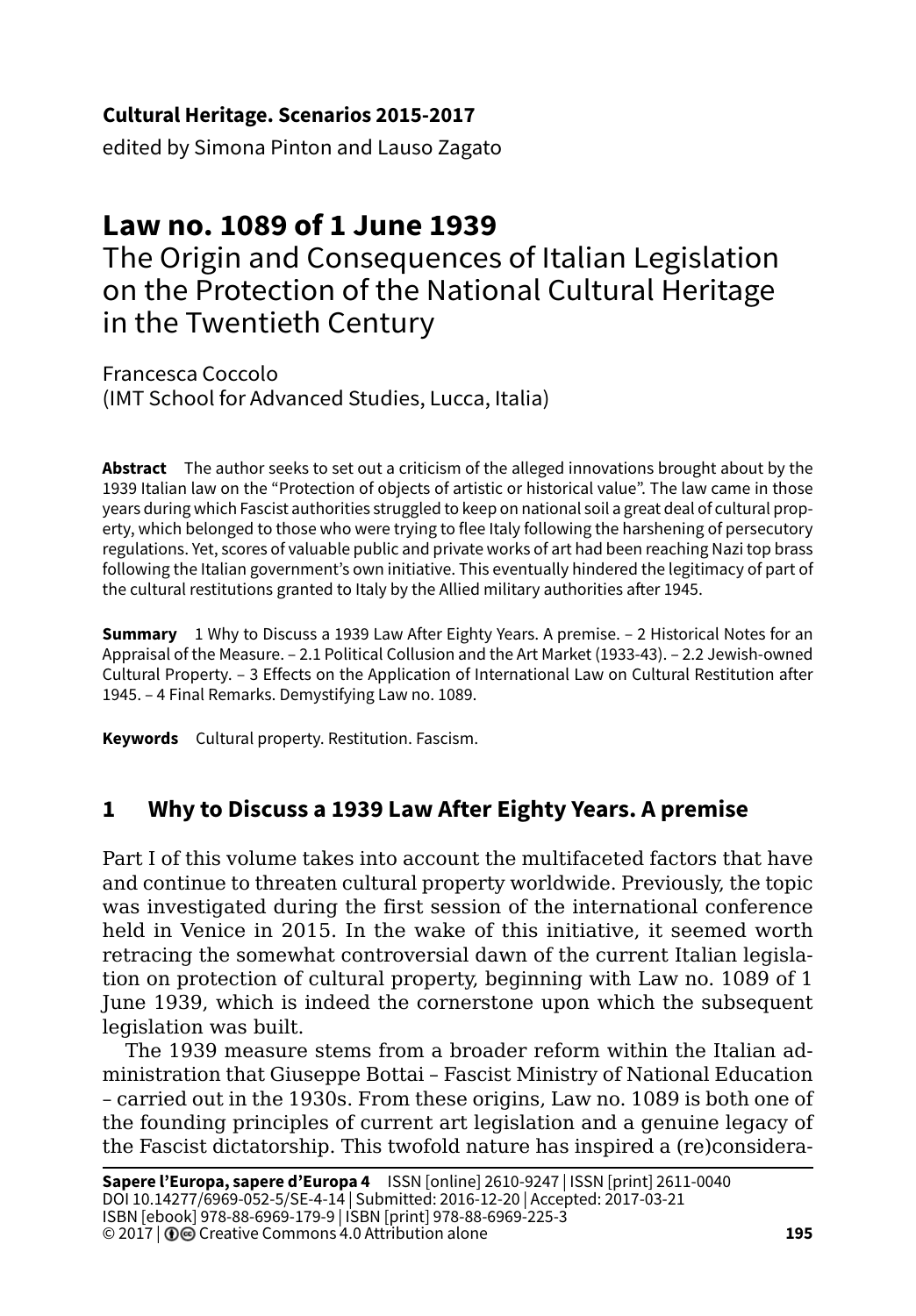tion of the measure, which has gained new perspectives thanks to the debate fostered by this volume. Following the establishment of the first Italian Republic in 1946, Bottai's reforms remained formally and substantially untouched for over four decades.**<sup>1</sup>** The Veltroni-Melandri Consolidated Act can be regarded as a long-awaited attempt at harmonisation. Nevertheless, both Law no. 1089's structure and language would stand intact (Cosi 2008). Indeed, Law no. 352/1997 had the Veltroni-Melandri being nothing more than a "formal and substantial coordination", a "reorganisation" and "simplification of proceedings".**<sup>2</sup>** Owing to a literal reproduction of the 1939 provisions, the Veltroni-Melandri Consolidated Act appears not to have been able to substantially improve the matter, thus driving Bottai Law, its formulations and principles, well beyond the end of the twentieth century (Sciullo 2000).

After Bottai's reforms, a major innovation took place on 22 January 2004 with the adoption of the *Urbani's Code*. **3** Its key new features lie in the solutions given by the Code to previous administrative and procedural issues affecting cultural protection and preservation (Cosi 2008). For instance, one measure was meant to regulate antiques and second-hand property trade (arts. 63 and 64), while another modified cultural property circulation and restitution provisions according to current European and international guidelines (arts. 64*bis*-87*bis*). Nevertheless, there is a clear resemblance between Urbani's Code and its Fascist ancestor, based on its wording and content alike.**<sup>4</sup>** Moreover, it took four years for Bottai's law to be abrogated after the entry into force of the 2004 Code.**<sup>5</sup>** Yet, even if the long-standing Fascist law was eventually put aside, cultural legislation in Italy largely still recalls those original statues. Even now, private and pub-

**1** Law 1089/39 has not faced any relevant amendment, except for the harmonisation of provisions regarding export procedures with the new EU agreements on free movement of goods. See Law 8 August 1972, no. 487 ([http://www.normattiva.it/uri-res/](http://www.normattiva.it/uri-res/N2Ls?urn:nir:stato:legge:1972-08-08;487!vig=) [N2Ls?urn:nir:stato:legge:1972-08-08;487!vig=](http://www.normattiva.it/uri-res/N2Ls?urn:nir:stato:legge:1972-08-08;487!vig=)), following the ECtHR ruling of 10 December 1968 (*Commission of the European Communities v Italian Republic*, 7/68, in *Racc*., 562 ff) (2017-12-15).

**2** Law 8 October 1997, no. 352, "Disposizioni sui beni culturali". *Gazzetta Ufficiale*, 243, 17 October 1997 (s.o. 212).

**3** *Gazzetta Ufficiale*, no. 45, 24 febbraio 2004 (s.o. 28/L).

**4** Indeed, Part Two, Title I of the Code was drafted based on a scheme laid out by Fascist lawmakers. After outlining the object of their dictates, Urbani's Code and Law no. 1089 both begin with those provisions regarding the preservation and protection of art objects, then moving on to the regulation of sales and exports. In the 1939 and the 2004 texts alike, chapters on archaeological findings follow right after. The 2004 Code frees itself from the old structure only later on, through its new insights on public access to and enhancement of CH (Title II, Part Two).

**5** D.L. 22 December 2008, no. 200, "Misure urgenti in materia di semplificazione normativa". Also Law 18 February 2009, no. 9. *Gazzetta Ufficiale*, 42, 20 February 2009.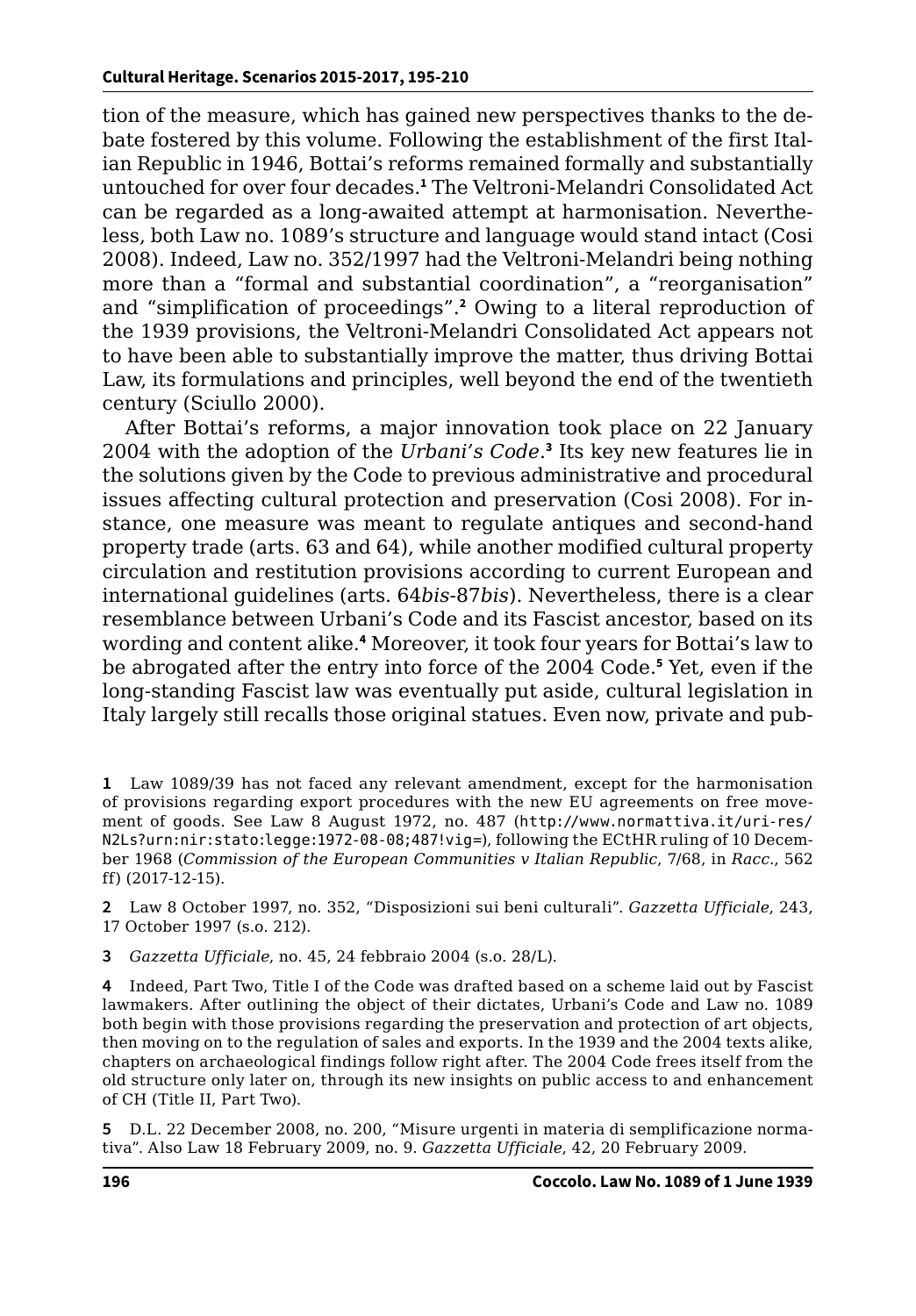lic objects of art, as well as some places of natural relevance, are subject to a regime of special protection based in Law no. 1089. This is the reason why political and historical circumstances surrounding the drafting and approval of Bottai's provisions deserve renewed attention.

## **2 Historical Notes for an Appraisal of the Measure**

#### 2.1 Political Collusion and the Art Market (1933-43)

Almost ten years after the March on Rome and the inception of the Grand Council of Fascism, Mussolini's and Hitler's governments chose contemporary art as a launchpad for their renewed ties. On 14 February 1933 – a few days before the Reichstag fire and the Nazi Party's dictatorial takeoa ver – the Kronprinzenpalais in Berlin inaugurated the exhibition *Neue Italienische Meister*. The Italian ambassador Vittorio Cerruti presided along with the president of the German Parliament and interim minister of Prussia, Hermann Göring. The latter took the opportunity in his opening remarks to recall a long-standing cultural and political brotherhood between the two governments.

Interestingly, the selected exhibits were merely the first example of many unequal cultural 'exchanges' Nazi leaders were particularly keen on throughout their two decades of power. On this occasion, Italy presented claims for the return of a national masterpiece by Francesco Paolo Micheto ti, *Iorio's daughter* (1895). Eventually, its government ended up paying a considerable amount of money to the Nationalgalerie where the painting had been displayed since 1906. With this sum (36,000 Reichsmark) the Berlin gallery purchased several Italian and German works. As a result, Germany received fifteen pieces by renowned representatives of the Italian avant-garde, including Funi and Sironi, Severini, Modigliani, De Chirico and Carrà, in exchange for the price of a single piece of artwork (Scholz, Obenaus 2015).**<sup>6</sup>** In May 1939, when the Pact of Steel definitively led Italy into the tragic path of Hitler's politics, art market speculation by German buyers took off. The situation did not immediately become a clear abuse by Nazi authorities, thanks to the newly consolidated relationships between

**6** These early celebrations did not spare Italian art from the severe eye of the German commission responsible for the seizure of so-called degenerate art. In November 1937, works by Sironi, Montanari and Modigliani were taken away from the Nationalgalerie and amassed in some Köpenicker Straße warehouses. Later on, only Sironi's *Composition* and Montanari's *Christ* found their way back to the Berliner Museum. Modigliani's *Head of a woman* was marked as "internationally valuable" and, in June 1939, it was sold at auction by Fischer Gallery in Lucerne, along with many other so-called 'degenerate' – but profitable – pieces (Scholz, Obenaus 2015).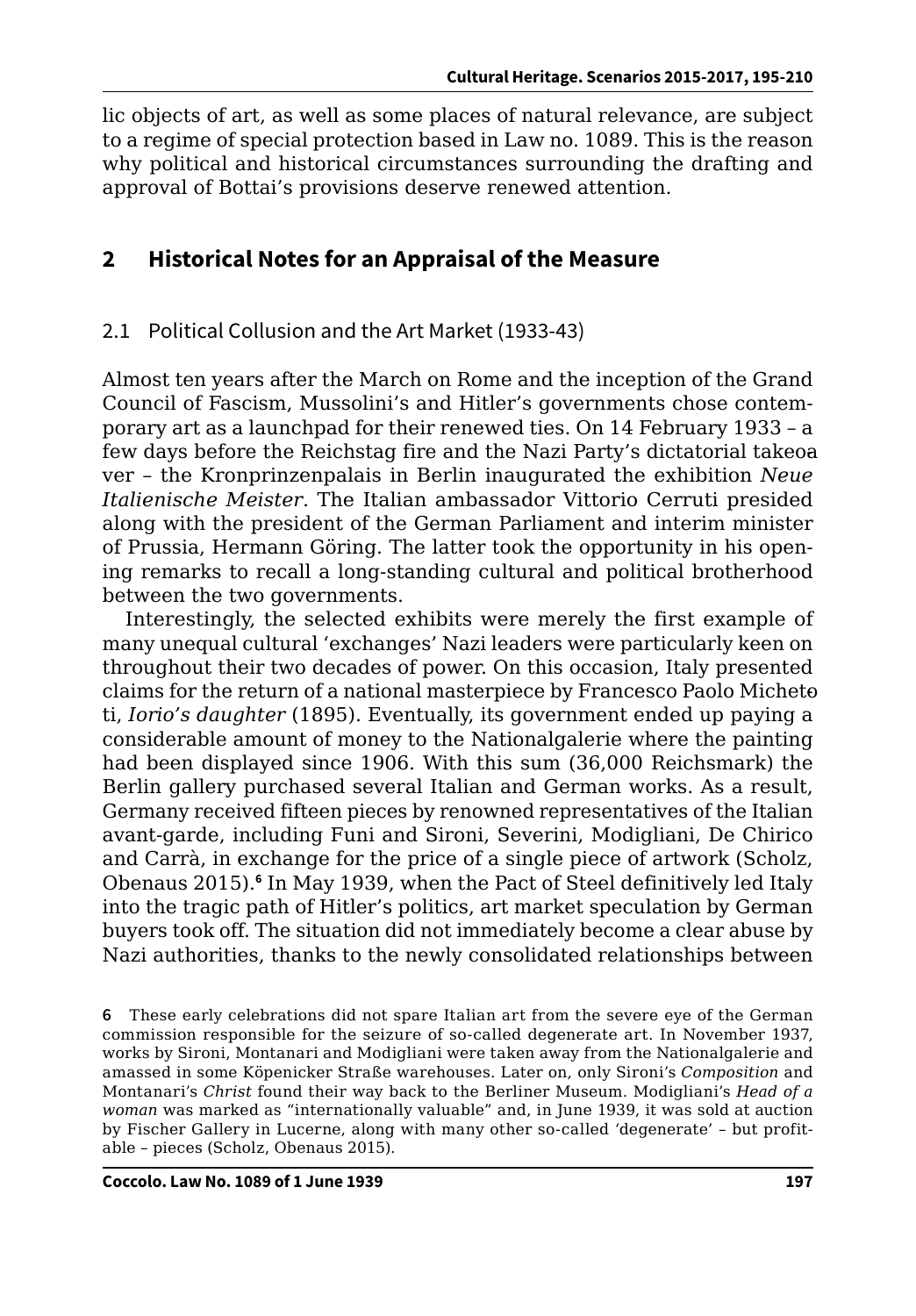the two dictatorships.

In June 1939 Hans Posse, director of the Dresda Galleries, was tasked with running the Linz Collection and its dedicated committee, the Sonderauftrag Linz, on behalf of the Führer.**<sup>7</sup>** From that moment until his death in 1942, Posse became the primary contact for every middle-men working to enrich Hitler's collection.

A key agent to Sonderauftrag Linz in Italy was Prince Philipp von Hessen, married to King Vittorio Emanuele's second daughter and SA commander since 1925. The Prince provided Posse with extensive local support and made a bargaining chip out of Italy in order to be granted top brass approval.**<sup>8</sup>** At the same time, Hermann Göring extensively relied on less ordinary types of transactions such as exchanges and donations prompted by personal and political interests.

In mid-1937, the Prince of Hesse accompanied Sonderauftrag Linz's representatives on their tour of Italy. Soon after, the Führer's attention was drawn to the Roman statue dubbed *Discobolo Lancellotti* after its owner, Prince Filippo Lancellotti.<sup>9</sup> Consequently, the owner asked the Ministry of National Education for permission to sell and transfer the piece to Germany. The Ministry turned down the request, as the statue was listed as unsellable under Law 364/1909 provisions on antiquities and works of art. Given the repeated and pressing demands, the Directorate General of Fine Arts set up a commission of three State officers,**<sup>10</sup>** in line with the 1909 Law. The commission's report, as well as the final decision by the Supreme Council on Antiquities and Fine Arts, claimed that transferring the *Discobolo* represented a severe loss for Italy's CH.**<sup>11</sup>** On 7 May 1938, a note from Germany pointed out the Führer's personal interest in the *Discobolo*, asking for the export license to be approved.**<sup>12</sup>** Once again, Bottai

**7** A real distinction did not seem to exist between art objects from Hilter's private collection and those meant to end up at the Linz Museum. In both cases acquired pieces were catalogued as Führer's property (NARA, National Archives and Records Administration, *Records of the Roberts Commission*, 1943-6/Consolidated Interrogation Reports/C.I.R. # 4. Linz: Hitler's Museum and Library).

**8** NARA *Records of the Roberts Commission*, 1943-6/Consolidated Interrogation Reports/ C.I.R. # 4. Linz: Hitler's Museum and Library.

**9** Renowned marble Roman copy (II century A.D.) now displayed at the National Roman Museum of Palazzo Massimo in Rome.

**10** Biagio Pace, Amedeo Maiuri and Carlo Anti.

**11** NARA *Records Concerning the Central Collecting Points*, "Ardelia Hall Collection". Munich Central Collecting Point, 1945-51/Restitution Claim Records/Italy Claims - Paintings Claimed by Italy Still At The Munich Central Collecting Point, 9-14.

**12** NARA *Records Concerning the Central Collecting Points*, "Ardelia Hall Collection". Munich Central Collecting Point, 1945-51/Restitution Claim Records/Italy Claims - Paintings Claimed by Italy Still At The Munich Central Collecting Point, 15.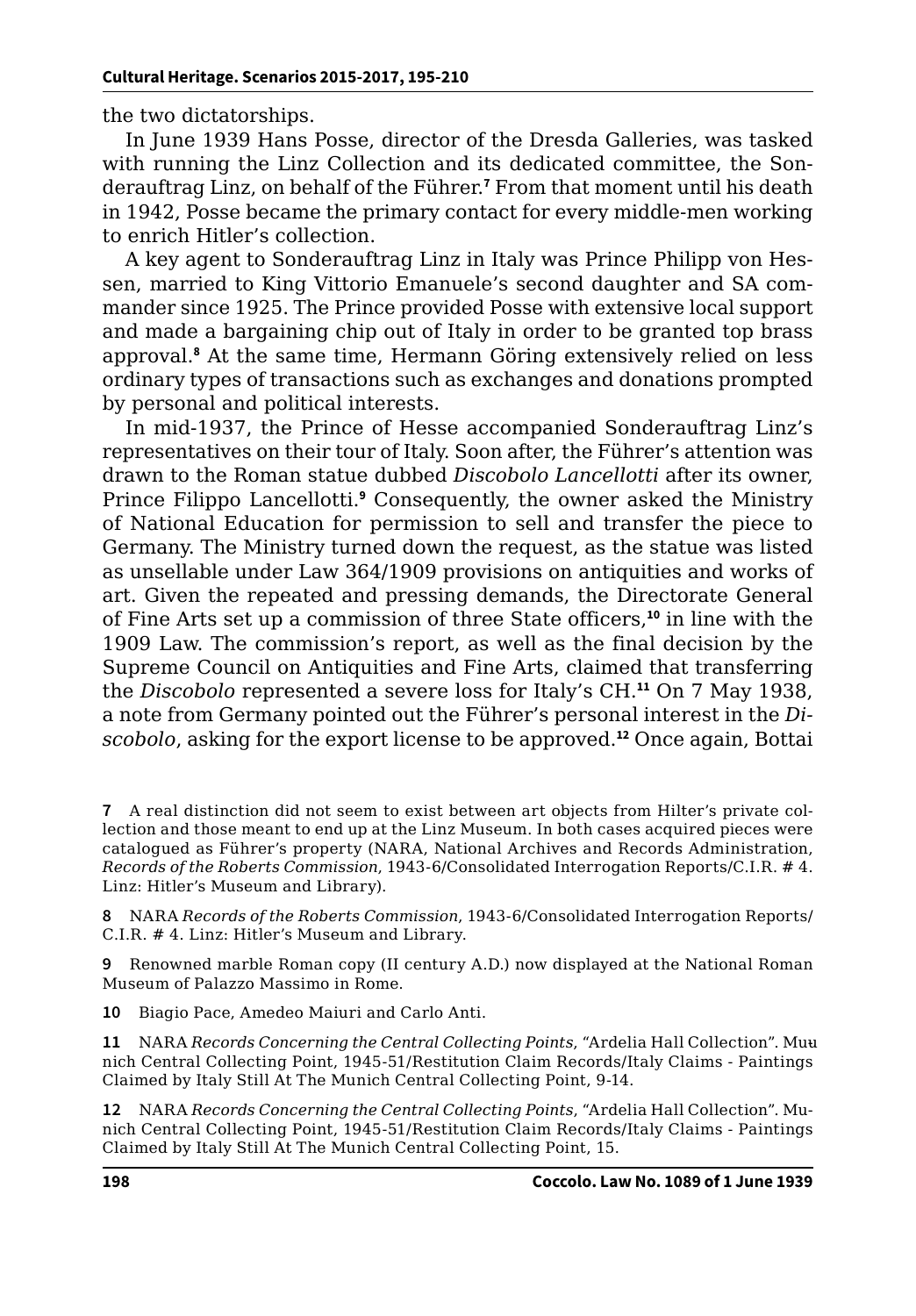personally refused to fulfil Germany's request, yet on 3 June 1938, Mussolini ordered the Minister to approve the transfer of the statue to Germany.**<sup>13</sup>** Following this procedure, scores of masterpieces were moved from Italy to Germany as soon as the Führer or its Reichsmarschall claimed them.

In 1941 a piece in a State collection got for the first time involved.**<sup>14</sup>** On 13 August, a note by Mussolini to the superintendent of Trent ordered that the ancient German altarpiece displayed at the City Museum of Vipiteno (Bolzano) be donated to Göring as a birthday gift.**<sup>15</sup>** The following year, in January, the altarpiece was put on a train to Berlin and handed over to the Reichsmarschall. **<sup>16</sup>** In June, Bottai complained to the Foreign Affairs minister Galeazzo Ciano about the duty-free privilege given to Germans while the Vipiteno negotiations were still undergoing. Ciano simply settled the issue by assuring that his Ministry would foot the bill. This eventually led to the Italian State charging itself while the Reich authorities had been totally exempted from any payment (Siviero 1984). While the Vipiteno affair was ongoing, Bottai asked Superintendencies for comprehensive lists of artworks recently transferred to Germany. Issued on 1 September 1941, the order included a request for reports on the activity of German buyers within the Italian art market (Siviero 1984). A few days later, the head of Lazio's Superintendency, Rinaldo de Rinaldis, reported the most frequently occurring name in his records to be the Prince of Hesse. Based on his statements, the Prince was not just personally in charge of frantically purchasing works of art, he also happened to be particularly helpful whenever a German dealer needed an export permit granted despite Italian restrictions.

In November 1941, after having re-issued a ban on the transfer and export of State and other public cultural property (circular no. 170), Bottai allowed for 34 crates filled with artwork to be transferred to Germany on behalf of Göring. The Reichsmarschall was in Florence one more time towards the end of 1942, rounding up scores of antique dealers and middlemen (Siviero 1984). Among them was Eugenio Ventura, who carried

**13** NARA *Records Concerning the Central Collecting Points*, "Ardelia Hall Collection". Munich Central Collecting Point, 1945-51/Restitution Claim Records/Italy Claims - Paintings Claimed by Italy Still At The Munich Central Collecting Point, 26-27.

**14** Even if the events in Italy after military occupation go beyond the scope of this work, it must nonetheless be noticed that a severe threat to State and public collections only appeared towards the end of 1943, when Germany took control of the Fascist administration.

**15** The altarpiece, dated 1456-8, comprised four wooden panels by Hans Multscher. Twopanels of unknown authorship belonging to the same period and school came with it (Siviero 1950).

**16** NARA *Records Concerning the Central Collecting Points*, "Ardelia Hall Collection". Munich Central Collecting Point, 1945-51/Restitution Claim Records/Italy Claims - Correspondence, 93-5.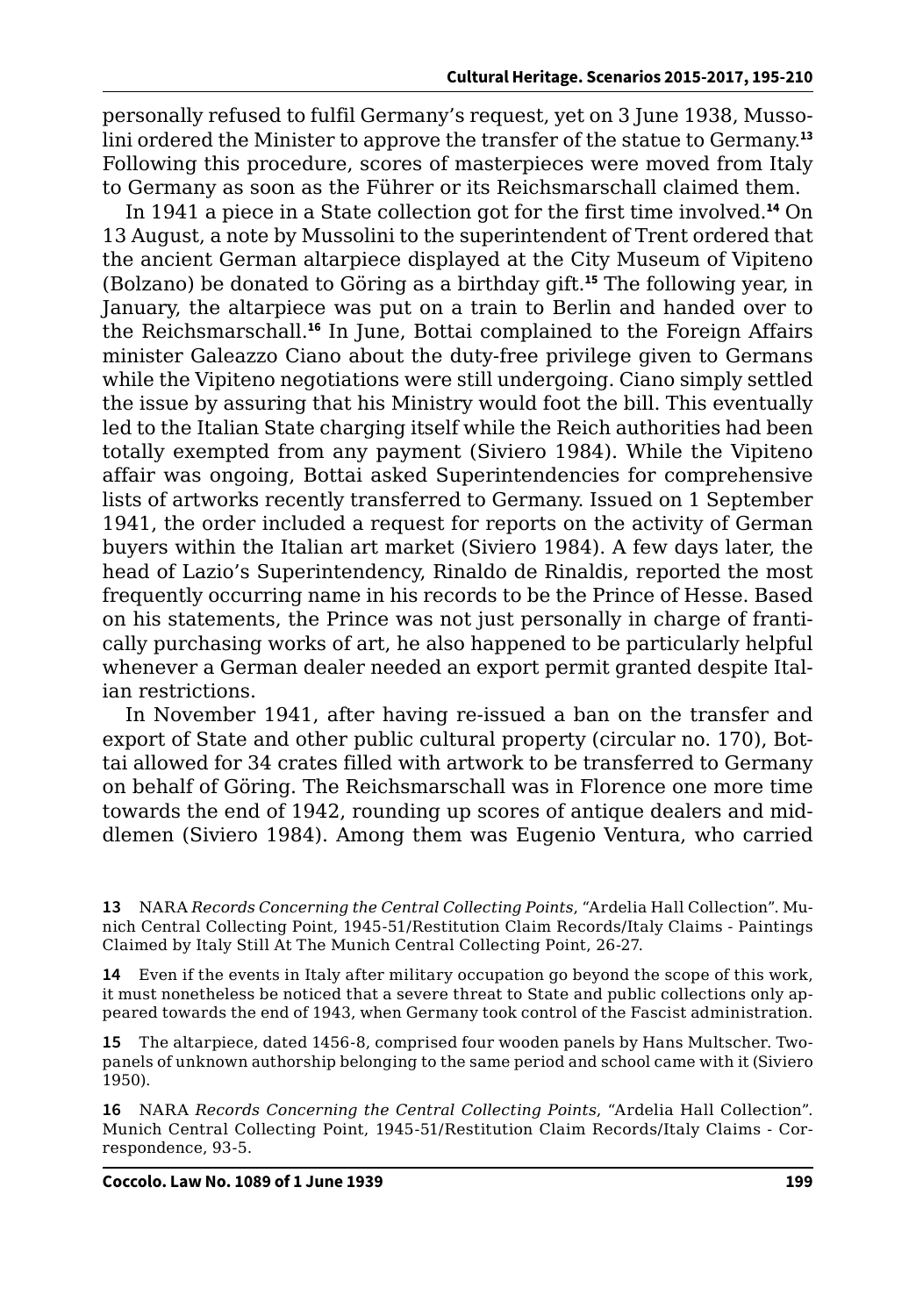out the exchange of several masterpieces with Göring's agent, Walter Andreas Hofer. Eleven Renaissance paintings were thus handed over to the Germans in exchange for nine impressionist masterpieces belonging to the Nazi art hoard stored at the Jeu de Paume in Paris.**<sup>17</sup>** In March 1943, Hofer returned again to Florence in order to complete the transaction and to grant Ventura with false statements meant to trick Italian authorities.**<sup>18</sup>**

#### 2.2 Jewish-Owned Cultural Property

Up to 1943, the Fascist administration had been the only one responsible for carrying out racial persecution against individuals and their property on Italian soil. Provincial storage depots, banks, shipping companies and State agencies such as the Ente di gestione e liquidazione immod biliare (the agency for estate management and liquidation, specifically created to enact racial provisions against Jewish property)**<sup>19</sup>** confiscated and retained huge amounts of private belongings. This happened due to three key acts, namely: tighter border controls following the RDL no. 1928/1938; limits to private ownership imposed on Jewish citizens by RDL no. 1728/1938; ownership restrictions for private citizens from enemy countries after the 1939 law of war (measure enacted by RDL no. 1415/1938). After the proclamation of the Manifesto in Verona on 30 November and the increase in severity of the RSI's racial policies, all Jewish property became subject to seizure by Italian authorities. However, before the military occupation by the Reich, a relatively small number of artworks belonging to seized property had been transferred to Germany.

A notable example of one of these was a privately-owned painting by Rubens seized by the Florence Superintendency. Despite the owner withdrawing her export request in order to have the artwork returned, the piece was sold to representatives of the Führer after negotiations taking place in 1941. Indeed, Italian local authorities had been actively involved from the start.

However, at the beginning of 1938 only a few actions had been taken against cultural property owned by Jewish citizens and communities,

**19** Set up by R.D.L. 9 February 1939, no. 126, "Norme di attuazione ed integrazione delle disposizioni di cui all'art. 10 del R. decreto-legge 17 novembre 1938-XVII, n. 1728, relative ai limiti di proprietà immobiliare e di attività industriale e commerciale per i cittadini italiani di razza ebraica". Repealed by R.D.L., 26, 20 January 1944.

**<sup>17</sup>** Among the 11 paintings exchanged by Ventura there were one *Madonna* by Paolo Veneziano, Reni's *Atalanta and Ippomene* and two Della Robbia's. Göring gave away works by Cézanne and Degas, Van Gogh, Monet, Renoir and Sisley.

**<sup>18</sup>** NARA *Records of the Roberts Commission*, 1943-6/Consolidated Interrogation Reports/ C.I.R. # 2 - The Goering Collection.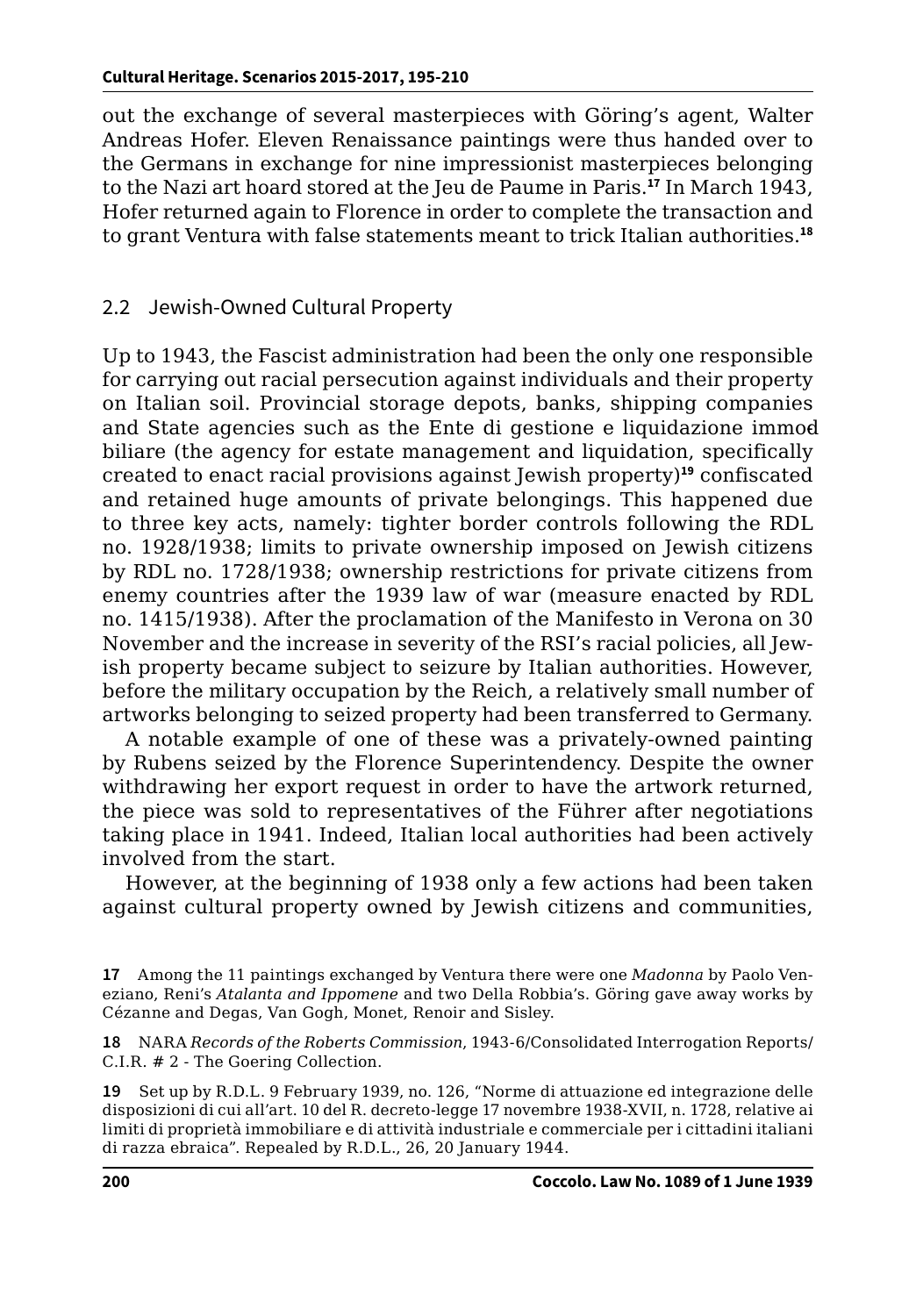even if inventories of property belonging to victims of political and racial persecution had already been compiled. At that point in time, attention was mostly focused on attempts to export valuable art by those who were fleeing the country.**20** For instance, in January 1939 the Directorate General of Antiquities and Fine Arts had to address a request by the Trent Superintendent and his colleagues regarding some high-value property seized after custom controls. A government note eventually assigned priority to the *integrity of the national heritage*, national law being thus aimed at enriching public collections. On 4 March 1939 (a few months before the Bottai Law was approved), the Ministry of National Education issued circular no. 43 in order to address the massive outflow of foreign Jews from the end of the previous year. This prompted custom officers to cut down on the issuance of *nulla osta* and to overestimate the value of artworks, so as to prevent private owners from exporting their collections. Subsequently, on 13 September 1940 the Directorate General of Public Safety issued circular no. 63886 on the ban on trade in Jewish owned artworks and antiquities.**<sup>21</sup>** Subsequently, a rebuilt Fascist Council of Ministers released a decree by Mussolini on the seizure of Jewish cultural property. The decree never officially entered into force. Nevertheless, the new minister of National Education Biggini imposed its implementation on all local authorities as early as December 1943.**<sup>22</sup>** Seizure of Jewish art and memorabilia by the Italian government eventually merged into a more comprehensive racial policy, which resulted in the confiscatory law of 4 January 1944. Consequently, in April, the Ministry appointed fine arts officers as the holders of seized artworks and other cultural property, thus aiming at preventing them from being lost, smuggled or scattered among officers' parlours.**<sup>23</sup>**

**20** NARA *Records Concerning the Central Collecting Points*, "Ardelia Hall Collection". Munich Central Collecting Point, 1945-51/Restitution Claim Records/Italy Claims - Paintings Claimed by Italy Still At The Munich Central Collecting Point,17.

**21** Commissione Anselmi 2001.

**22** Circular 1 December 1943, no. 665, *Requisizione delle opere d'arte di proprietà ebraica* (Commissione Anselmi 2001).

**23** Commissione Anselmi 2001.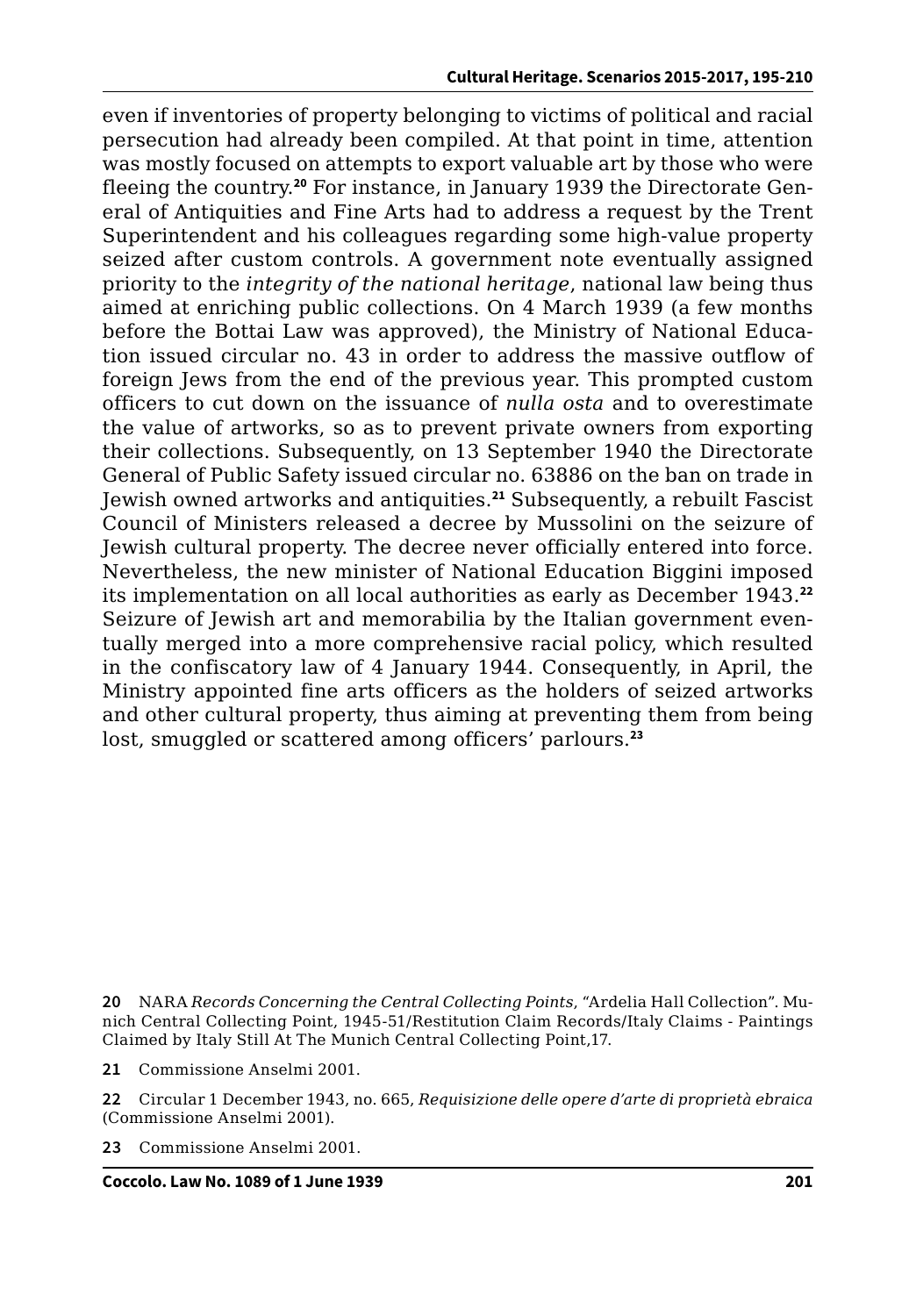## **3 Effects on the Application of International Law on Cultural Restitution after 1945**

At this point, it is interesting to consider how this misapplication of the Italian law on protection of cultural property spread, severely undermining the legal grounds on which to base any request for post-war international restitution. This assessment must take as its starting point those provisions stemming from the international regime on State responsibility and its primary codification, the 2001 ILC Draft Articles.**<sup>24</sup>** These articles largely reflect the tentative formulations brought forward within the League of Nations, starting in the 1930s. For this reason, the principles behind the 2001 Draft Articles are likely to apply here despite coming significantly after the events in question and despite their non-binding nature. Furthermore, doctrine and practice regard some of these principles as part of general law (Focarelli 2012).

The 2001 Draft Articles definitively link the conduct of the State to that of its agents, whether they are persons or organs (arts. 4-11). This approach is based on judicial practice, which progressively tends to condemn individuals acting on the behalf of the State rather than States as political entities. Part of the current doctrine has dubbed this practice "clever sanctions', regarded by Picchio Forlati (2004, 126) as crucial in order to tie a State's actions to its identifiable agents. International judgments following this orientation have often resulted in a more consistent and effective application of humanitarian law, owing to their ability to directly address the state *élites* and decision makers responsible for breaking the law (Zagato 2007, 150).

Questions now arise as to whether the Third Reich and its major representatives (or people acting on their behalf) may be held responsible for committing internationally wrongful acts which would legitimate Italy's claim for the restitution of art objects transferred to Germany prior to 1943.**<sup>25</sup>** This is to assess if it would be reasonable to consider the breach of Italian customs and cultural property law by Germany during peacetime as a breach of international law. In order for this to be the case, a rule of international law binding States to respect for other State's domestic

**<sup>24</sup>** [http://legal.un.org/ilc/texts/instruments/english/commentaries/9\\_6\\_2001.pdf](http://legal.un.org/ilc/texts/instruments/english/commentaries/9_6_2001.pdf) (2017-12-15).

**<sup>25</sup>** The 1954 Hague Convention and its (Second) 1999 Protocol also draw on principles of State responsibility. Nevertheless, they belong to international humanitarian law and for this reason their provisions only apply in the event of use of armed force and military occupation (see 1954 Hague Convention, art. 18 and 1999 Protocol, art. 3).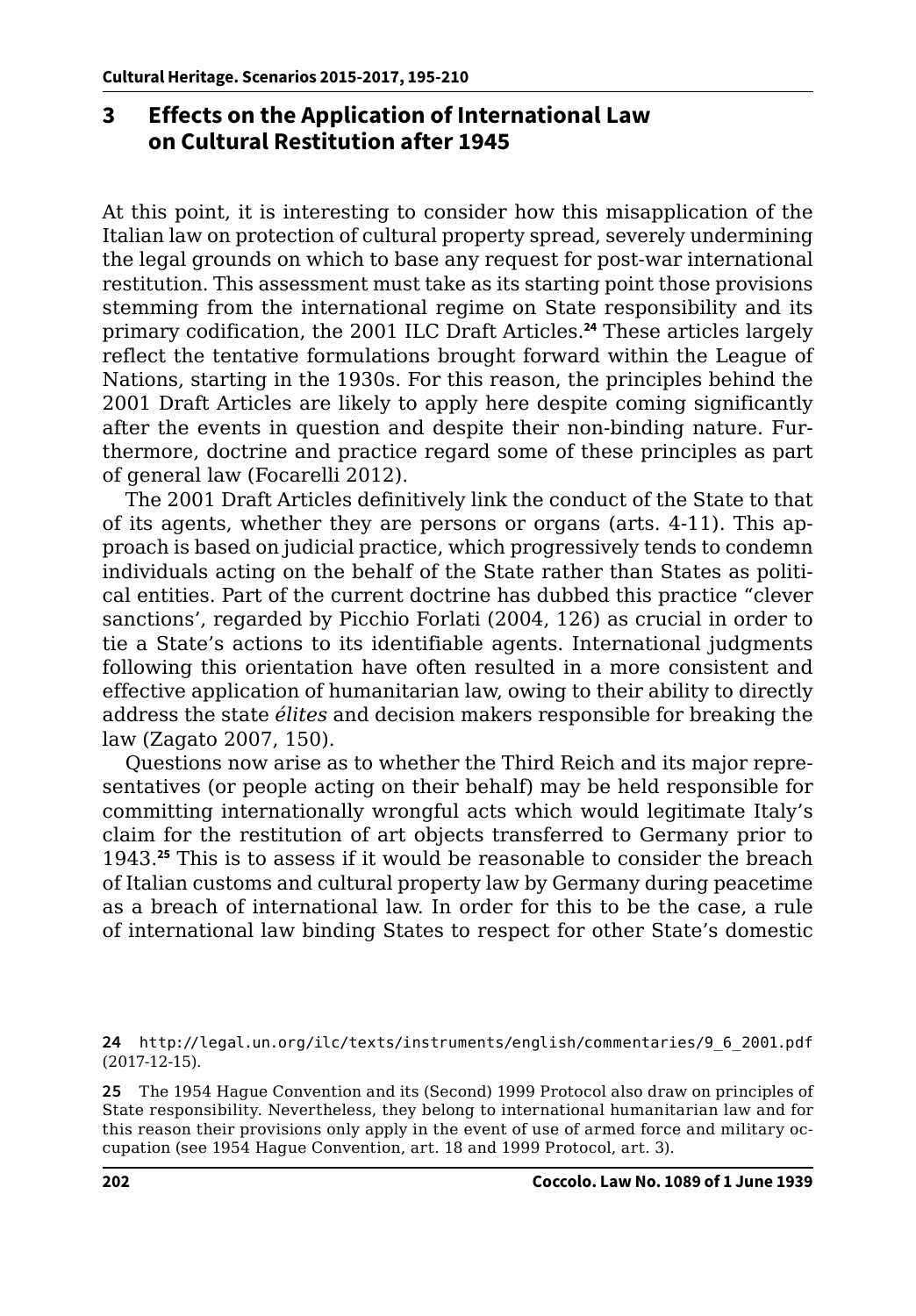law should have been in place at that time.**<sup>26</sup>** However, no such rule exists nor existed at the time, other than that requiring respect for State sovereignty, as codified in the San Francisco Charter of the UN of 26 June 1945 (and even earlier, in the Montevideo Convention of 1933 on the Rights and Duties of States). Art. 2(1) of the UN Charter can be interpreted as a commitment not to interfere with each State's internal sovereignty and independence, thus regarding the need to abide by its internal law as a rule within the international community. This argument nonetheless fades away under the long-established principles of State jurisdictional immunity to be granted to each foreign entity.**<sup>27</sup>**

Despite these considerations, claims for the return of artworks removed before the military occupation by the Nazi forces might well have relied on the Bottai Law's provisions and their enactment. However, the unlawful transfer of Italian cultural property to Germany before 1943 must be regarded as a case of collusion, rather than a direct violation of State sovereignty. Indeed, Italian authorities at no point had been firmly invoking Law no. 1089 to ward off Nazi pressing requests for high-value and renowned pieces of art, but rather complied with them.

Irrespective of its own political responsibility, at the end of the war Italy filed several claims to the US AMG in Germany. Requests concerned not only the cultural property seized and ransacked on national soil following the Wehrmacht's invasion, but also comprised property sold and transoferred between 1937 and the downfall of Mussolini's government. Based on previous considerations, US military authorities could have reasonably turned down Italy's claims for artworks transferred to Germany before 1943. Indeed, the Peace Treaty between Italy and the Allies (1947) entitled the former – art. 77(2) – to a right of restitution only for property seized under duress by the Germans after September 1943. Despite this provision, US policies on the matter were far from clear, not least because of its plans for political endorsement within the newborn Italian Republic. At the same time, post-war political turmoil represented a unique opportunity for Italy to firmly uphold its demands, despite its controversial past.

Interestingly enough, both the first parliamentary elections of the Italian republic and the sudden order from Washington for the return to "claiming governments" of all cultural property transferred by Nazi authorities against domestic law – not necessarily under military occupation or po-

**<sup>26</sup>** 1970 UNESCO Convention and its art. 3 on the respect of each State Party's provisions for the protection of cultural property do not apply to events preceding the Convention itself.

**<sup>27</sup>** Object of the 1961 Vienna Convention on Diplomatic Relations and already part of customary international law (Focarelli 2012).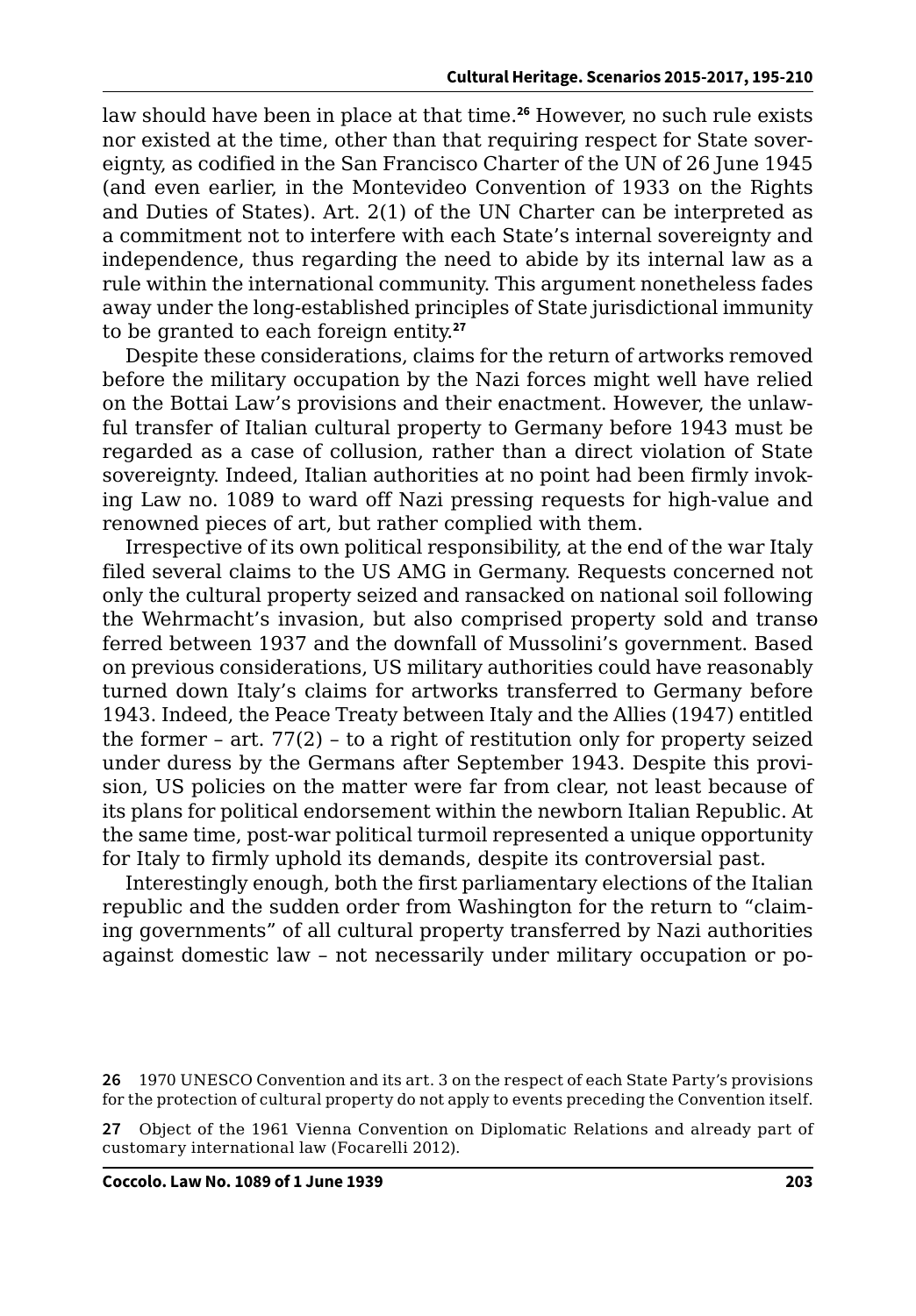litical collusion – were dated April 1948.**<sup>28</sup>** From 1945 onwards, no other US-AMG directive would ever endorse such a position.**29** Years later, worsened international relations and brewing campaigns of suspicion put an end to this season of restitution. This is testified by the diplomatic uproar in 1948 following the restitution to Italy of several artworks, which were among those transferred to Germany after 1937. As a result of reciprocal protests and accusations among Italy, US and Germany, US occupation authorities removed themselves from ongoing negotiations with the Italian representatives for the return of the remaining cultural property held in Germany. This led to progressively leaving the issue of international restitution of artworks to the competent German authorities. German officers, who initially complied with Italy's requests, soon found themselves eager to act based on diplomatic (thus unpredictable) grounds rather than building on the previous Allies' policy on war reparations. As for the Italian government, the 1950's and 60's saw no effective political initiatives towards the return of what was still left abroad.

## **4 Final Remarks. Demystifying Law no. 1089**

From the 1950s onward, expert and the public opinion did not seem overly keen on stressing the political paradox of the historical premises and provisions of Law no. 1089. Conversely, current contributions display rather positive approaches toward the 1939 measure (Tamiozzo 2009). This may be owing to a tendency to not fully distinguish between the achievements of this law and those generally obtained by Bottai's general reform of the fine arts administration (Cosi 2008). More often than not, this approach disregards the clear *raison d'être* of the single law, losing the opportunity for a more comprehensive historical review. The Minister of National Education's own words on the matter give nonetheless good hints in these regards.

On 26 March 1938, Bottai officially commented before the Senate on his Ministry's annual report, ushering in his legal reforms to the cultural sector. Unsurprisingly, the Fascist minister chose strongly provocative wording, calling for a much-anticipated transition from a protectionist and

**29** The issue had been extensively considered on one occasion only, *i.e.* in the report submitted by the Director of the MFAA Italian branch, Norman T. Newton, on 5 January 1946 with the title *Works of art exported to Germany by Fascists* (NARA *Records Concerning the Central Collecting Points*, "Ardelia Hall Collection". Munich Central Collecting Point, 1945- 51/Restitution Claim Records/Italy Claims - Paintings Claimed by Italy Still at The Munich Central Collecting Point, 25-35).

**<sup>28</sup>** NARA *Records Concerning the Central Collecting Points*, "Ardelia Hall Collection". Munich Central Collecting Point, 1945-51/Restitution Claim Records/Italy Claims - Correspondence, 36.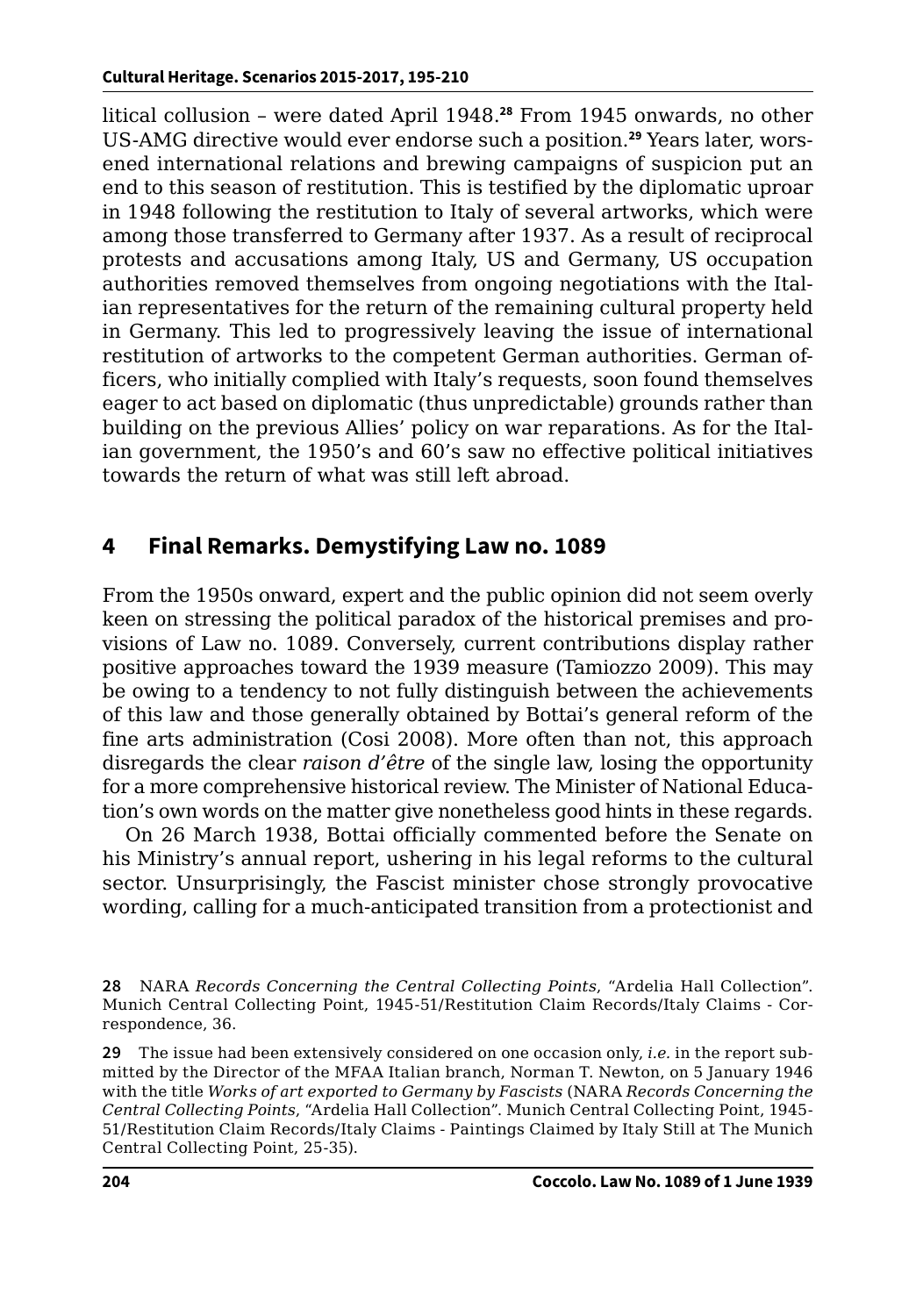conservative, even passive, safeguard**<sup>30</sup>** (in place since Law no. 364/1909) to a more exploitable one.**<sup>31</sup>** This clearly matched a much more flexible application of contemporary rules on the transfer and sale of artworks. Indeed, even if Bottai's statements were indisputably in favour of protecting CH, boosting the economy through a strengthened art market appeared more than ever to be in harmony with new (but not further specified) national demands (Bottai 1940).**<sup>32</sup>** Indeed, a few months after addressing the Senate, Bottai allowed *Discobolo Lancellotti* to be transferred to Germany, in an open clash with the government Commission of Fine Art.

Moreover, Bottai repeatedly claimed that protectionism on the art market was a consequence of the 1909 Law. In a speech before all Italian superintendents gathered in Rome in July 1938, he could not help but call this same law obsolete. Ultra-liberalism and lack of proper inventories in the wake of Italy's unification had been common justifications for the rigor of Law 364/1909. Consequently, the minister had assured his audience the inventory of works of art would now be complete enough for the government to loosen legal bonds still in place.**<sup>33</sup>** This also meant he planned on limiting the more severe provisions on transfer and sale to those cases implying extreme cultural losses for the national CH. For too long the art market had been suffering tough limitations and heavy taxation,**34** the minister maintained (Bottai 1940). Eventually, these government commitments were to result in draft articles on the safeguard of objects of artistic and historical relevance, which would later become Law 1089/1939.

In this regard, particularly noteworthy in the context of racial persecution and abuse of powers of the 1930's is the extension of the power of seizure, previously limited to situations where the integrity of the artwork was at risk, to more generic reasons of "public interest" (a wording that the 2004 Urbani Code contains unchanged). More in detail, this public interest included the need for restoration as well as the rather ambiguous

**30** "[T]utela difensiva e conservatrice, di carattere passivo" (Bottai 1940).

**31** "[T]utela manovrata" (Bottai 1940).

**32** "[N]uove esigenze nazionali" (Bottai 1940).

**33** In his 1956 Commentary on Law 1089/1939, the Calabria Superintendence of Antiquities officer Placido Olindo Geraci claimed that in the late 50s an exhaustive inventory of cultural property belonging to State and public bodies was not yet in place. The situation became particularly serious when it came to major national museums and this affected local and city museums alike. Collections were thus exposed to great threats, which grew more serious during and soon after wartime: "[I]l censimento esatto di tutte le cose di pro-I prietà dello Stato e degli enti diversi da esso lascia molto a desiderare e gli ultimi eventi bellici hanno peggiorato la situazione: persino Musei nazionali importanti mancano ancora d'inventari aggiornati e completi, senza dire di quelli provinciali e civici, ciò che è causa di gravissimi abusi" (Geraci 1956).

**34** "[T]roppo rigide limitazioni e troppo forti gravami fiscali" (Bottai 1940).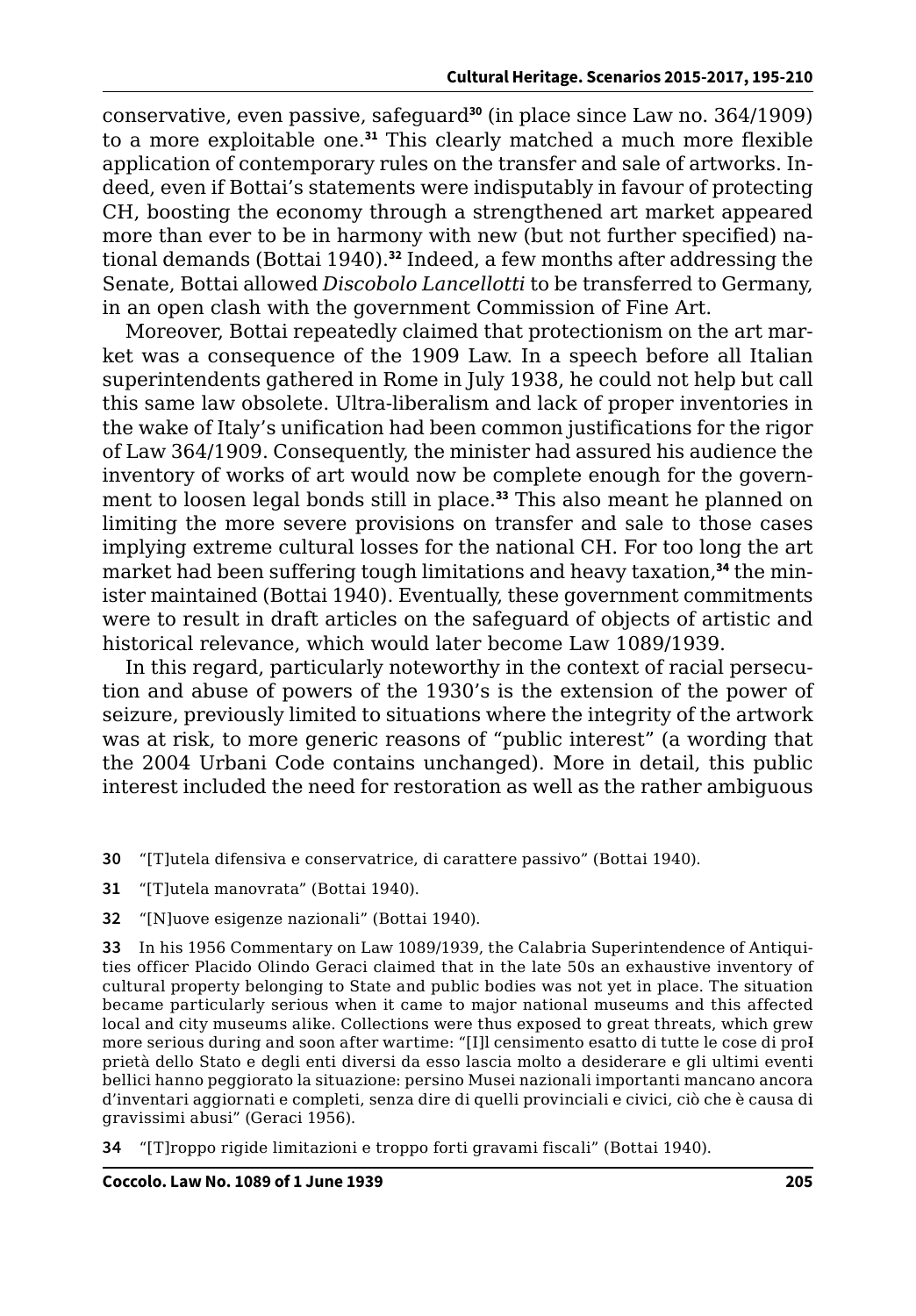'enrichment' of national cultural assets (see Law 1089/39, art. 54). Additionally, auction house regulations had been deliberately excluded (and so are nowadays), so as not to hinder market growth. This growth was expected to open the opportunity for State and other public artworks to be either sold or swapped. Indeed, Bottai regarded these unprecedented exceptions to the long-standing rule of inalienability of State property as a means of stimulating the national economy (Bottai 1940).**<sup>35</sup>**

Additionally, compared to previous measures on the fine arts sector (namely, Nasi Law of 1902 and Rosadi Law of 1909), it could be argued that the achievement of Bottai's Law was the reorganisation of principles that had already been in place for at least thirty years. Yet, these same principles did not seem to urge initiatives such as a new law on the verge of a global conflict, amidst racial and political repression. This lack of urgency also lies in the fact that no regulatory acts whatsoever eventually implemented Bottai Law's provisions. Indeed, the 1913 regulations for the application of Rosadi Law no. 364/1909 remained fully applicable, as they still are nowadays (based on Urbani Code's art. 130). In this regard, when Placido Olindo Geraci put forth his tentative amendment to Law 1089, he underlined the law's broad misapplication and ineffectiveness (due to "several unpredictable and unlucky events"**<sup>36</sup>**). For Geraci, an overall lack of any judgements relying on Law 1089 was even more regrettable given what he regarded as a massive breach of its provisions (Geraci 1949).

In summary, while Bottai issued Law 1089 so as to tailor the art market to political interests and loyalties, its provisions were nonetheless misapplied in order to justify a drastic restriction on the transfer of cultural property belonging to persecuted individuals. Ironically, the only exception to these strict border controls were given to those pieces claimed by the Nazis, State-and public-owned artworks included. Therefore, Law no. 1089 of 1 June 1939 appears as a key element in the overall 1930s/40s fascist policy of malpractice and abuse, rather than a game-changer in the development of the Italian law on cultural protection. Indeed, this leaves us with doubts as to whether Law 1089/1939 was ever meant to be. Despite this, the current legal regime on CH (as well as higher education) in Italy appears to have excessively relied on this Fascist construct, rather than building on previous and more praiseworthy legislation.

**35** Notably, the draft articles allowed for Italian cultural institutions to exchange works of art only if a foreign counterpart was concerned. The requirement was eventually withdrawn from the final version of Law 1089. However, questions on to why the original version of art. 25 bores such reference remain. As Grisolia points out, doubts also arise as to the reasons for exempting the exchange of artworks from preservation and public accessibility requirements, which characterise any other kind of property transfer within Law 1089 (Grisolia 1939).

**36** "Una serie di imprevedibili e malaugurate circostanze" (Geraci 1949).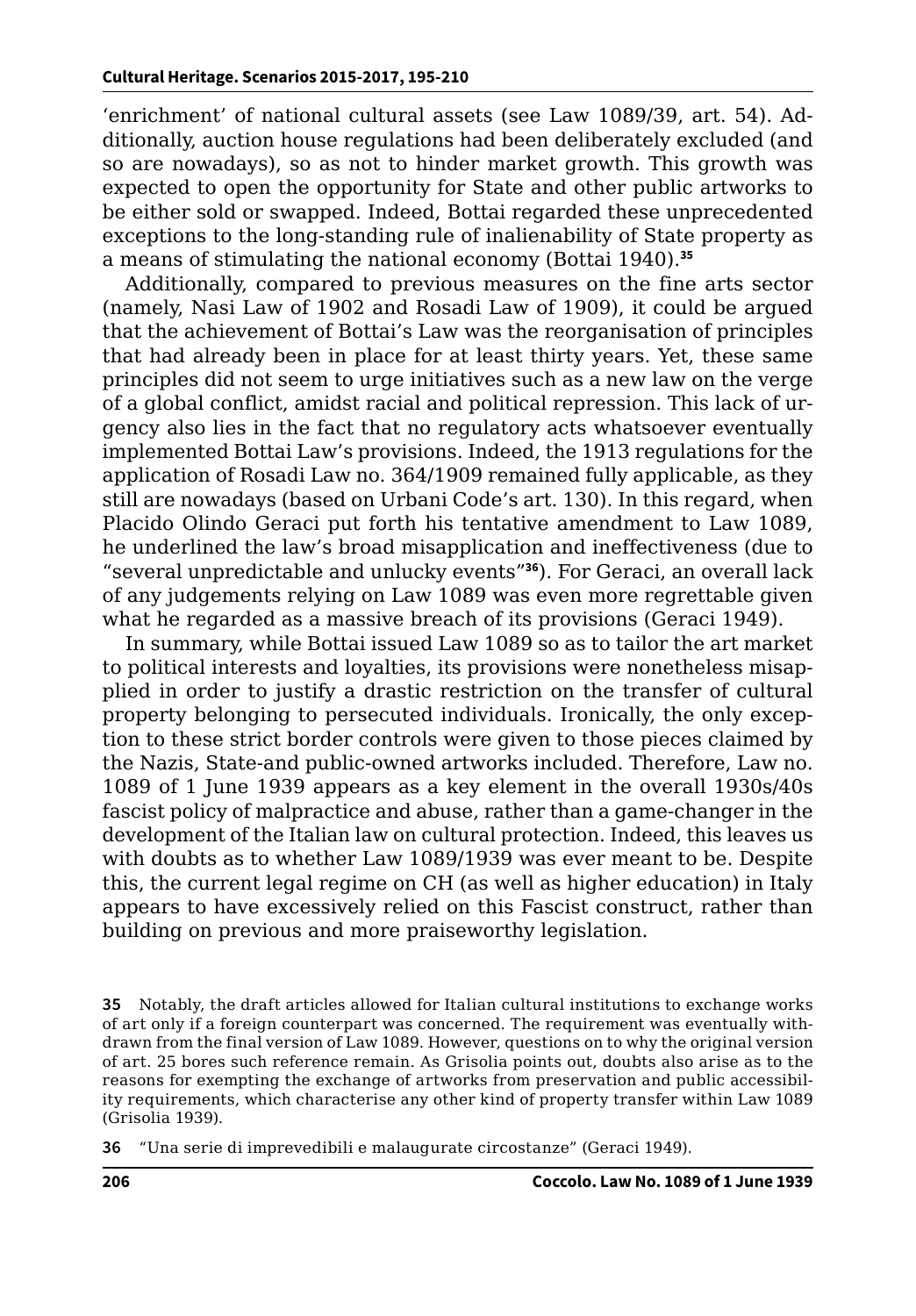#### **Bibliography**

- Bondioli Osio, Mario (1996). "Italy. Country Reports". *Spoils of War. International Newsletter*, 2. Bremen: German Coordination Office of the Federal States for the Return of Cultural Treasures, 27-9.
- Bondioli Osio, Mario (1997). "Italy. Country Reports". *Spoils of War. International Newsletter*, 4. Bremen: German Coordination Office of the Federal States for the Return of Cultural Treasures, 79-81.
- Bottai, Giuseppe (1940). *Politica fascista delle arti*. Roma: Edizioni Signorelli.
- Coccolo, Francesca (2015). *La restituzione dei beni culturali nel diritto internazionale dei conflitti armati. Significato della prassi affermatasi in Europa nel secondo dopoguerra e approfondimento del caso italiano* [Master's Dissertation]. Venezia: Università Ca' Foscari Venezia.
- Commissione Anselmi (2001). *Commissione per la ricostruzione delle vicende che hanno caratterizzato in Italia le attività di acquisizione dei beni dei cittadini ebrei da parte di organismi pubblici e privati*. Roma: Presidenza del Consiglio dei Ministri, Dipartimento per l'informazione e l'editoria.
- Cosi, Dante (2008). *Diritto dei beni e delle attività culturali*. Roma: Aracne Editrice.
- Focarelli, Carlo (1997). "On the Restitution to Italy of Cultural Property Removed to Germany during the Second World Ward under the Terms of the 1947 Treaty of Peace". *Spoils of War. International Newsletter*, 4. Bremen: German Coordination Office of the Federal States for the Return of Cultural Treasures, 41-5.
- Focarelli, Carlo (2012). *Diritto internazionale I. Il sistema degli Stati e i valori comuni dell'umanità*. 2a ed. Padova: Cedam.
- Frigo, Manlio (2007). *La circolazione internazionale dei beni culturali*. 2a ed. Milano: Giuffrè Editore.
- Gattini, Andrea (2003). *Le riparazioni di guerra nel diritto internazionale*. Padova: Cedam.
- Geraci, Placido Olindo (1949). "La tutela delle cose di antichità e d'arte. Proposte di emendamento della legge 1° giugno 1939". *Il Foro Italiano*, 72, 177-8, 181-2.
- Geraci, Placido Olindo (1956). *La tutela del patrimonio d'antichità e d'arte. Commento alla Legge 1 giugno 1939 n. 1089 sulla base della più recente dottrina e giurisprudenza e della relazione al progetto governativo, con richiami ai codici, alle leggi attinenti e alla prassi amministrativa*. Napoli: Jovene.
- Grisolia, Mario (1939). "Monumenti e oggetti d'arte nella recente legge di tutela. La riforma consacra una nuova politica delle belle arti". *Emporium. Rivista mensile illustrata d'Arte e di Cultura*, 90(539), 213-30.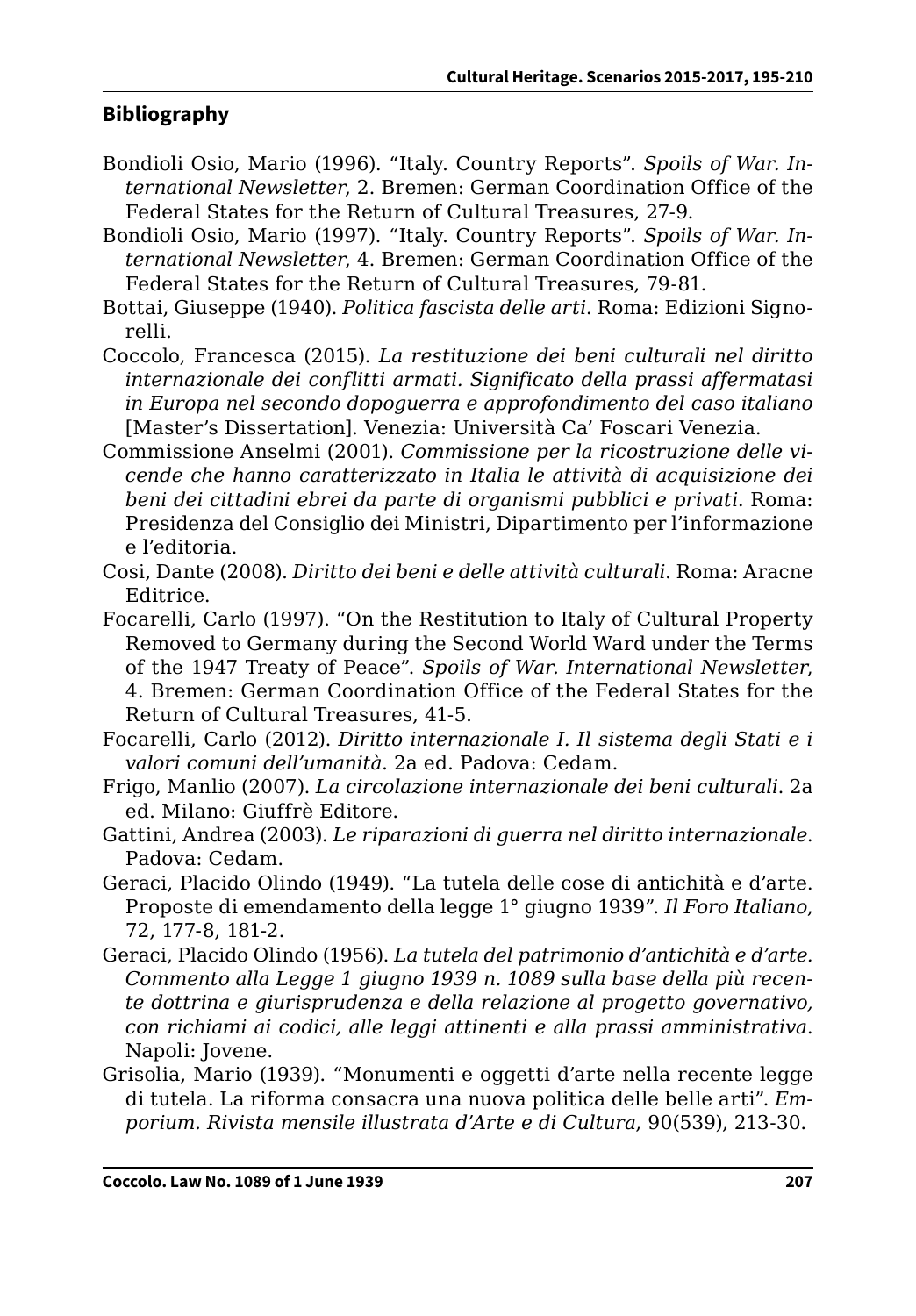- Kurtz, Michael (2006). *America and the Return of Nazi Contraband. The Recovery of Europe's Cultural Treasures*. Cambridge; New York: Cambridge University Press.
- Kurtz, Michael (2010). "The Allied Struggle over Cultural Restitution, 1942-7". *International Journal of Cultural Property*, 17. Cambridge; New York: Cambridge University Press, 177-94.
- Marrella, Fabrizio (a cura di) (2006). *Le opere d'arte tra cooperazione internazionale e conflitti armati*. Padova: Cedam.
- Morozzi, Luisa; Paris Rita (a cura di) (1995). *L'opera da ritrovare. Repertorio del patrimonio artistico italiano disperso all'epoca della seconda guerra mondiale*. Roma: Istituto poligrafico e Zecca dello Stato.
- Picchio Forlati, Maria Laura (2004). "The Legal Core of International Economic Sanctions". Picchio Forlati, Maria Laura; Sicilianos, Linos-Alexander (eds.), *Economic Sanctions in International Law*. Leiden; Boston: Hague Academy of International Law, 143-340.
- Ronzitti, Natalino (2011). *Diritto internazionale dei conflitti armati*. 4a ed. Torino: Giappichelli.
- Rovati, Federica (2005). "Il recupero delle opere d'arte trafugate dai tedeschi". *ACME: Annali della Facoltà di Lettere e Filosofia dell'Università degli Studi di Milano*, 58(3), 265-92.
- Salerno, Francesco (2008). *Diritto internazionale. Principi e norme*. Padova: Cedam.
- Scholz, Dieter; Obenaus, Maria (eds.) (2015). *Die schwarzen Jahre. Geschichten einer Sammlung 1933-45 = Exhibition catalogue* (Berlin, 21 November 2015-31 July 2016). Berlin: Verbrecher Verlag.
- Sciullo, Girolamo (2000). "La circolazione dei beni culturali pubblici. Nuove scelte e antichi problemi". *Aedon*, 3. URL [http://www.aedon.mulino.](http://www.aedon.mulino.it/archivio/2000/3/sciullo.htm) [it/archivio/2000/3/sciullo.htm](http://www.aedon.mulino.it/archivio/2000/3/sciullo.htm) (2017-12-15).
- Scovazzi, Tullio (a cura di) (2014). *La restituzione dei beni culturali rimossi con particolare riguardo alla pratica italiana*. Milano: Giuffrè.
- Serio, Mario (2001). "Il riordinamento delle strutture statali e periferiche". Cazzato, Vincenzo (a cura di), *Istituzioni e politiche culturali in Italia negli anni Trenta*. Vol. 2. Roma: Istituto poligrafico e Zecca dello Stato.
- Siviero, Rodolfo (a cura di) (1950). *Seconda Mostra Nazionale delle opere d'arte recuperate in Germania = Exhibition catalogue* (Firenze, ottobre 1950). Firenze: Sansoni.
- Siviero, Rodolfo (1984). *L'arte e il nazismo. Esodo e ritrovo delle opere d'arte italiane, 1938-63*. A cura di Mario Ursino. Firenze: Cantini.
- Spadolini, Giovanni (1975). *Una politica dei beni culturali. Discorsi alla Camera e al Senato della Repubblica per la conversione del decreto istitutivo del Ministero*. Roma: Colombo.
- Stone, Marla (1998). *The Patron State. Culture and Politics in Fascist Italy*. Princeton: Princeton University Press.